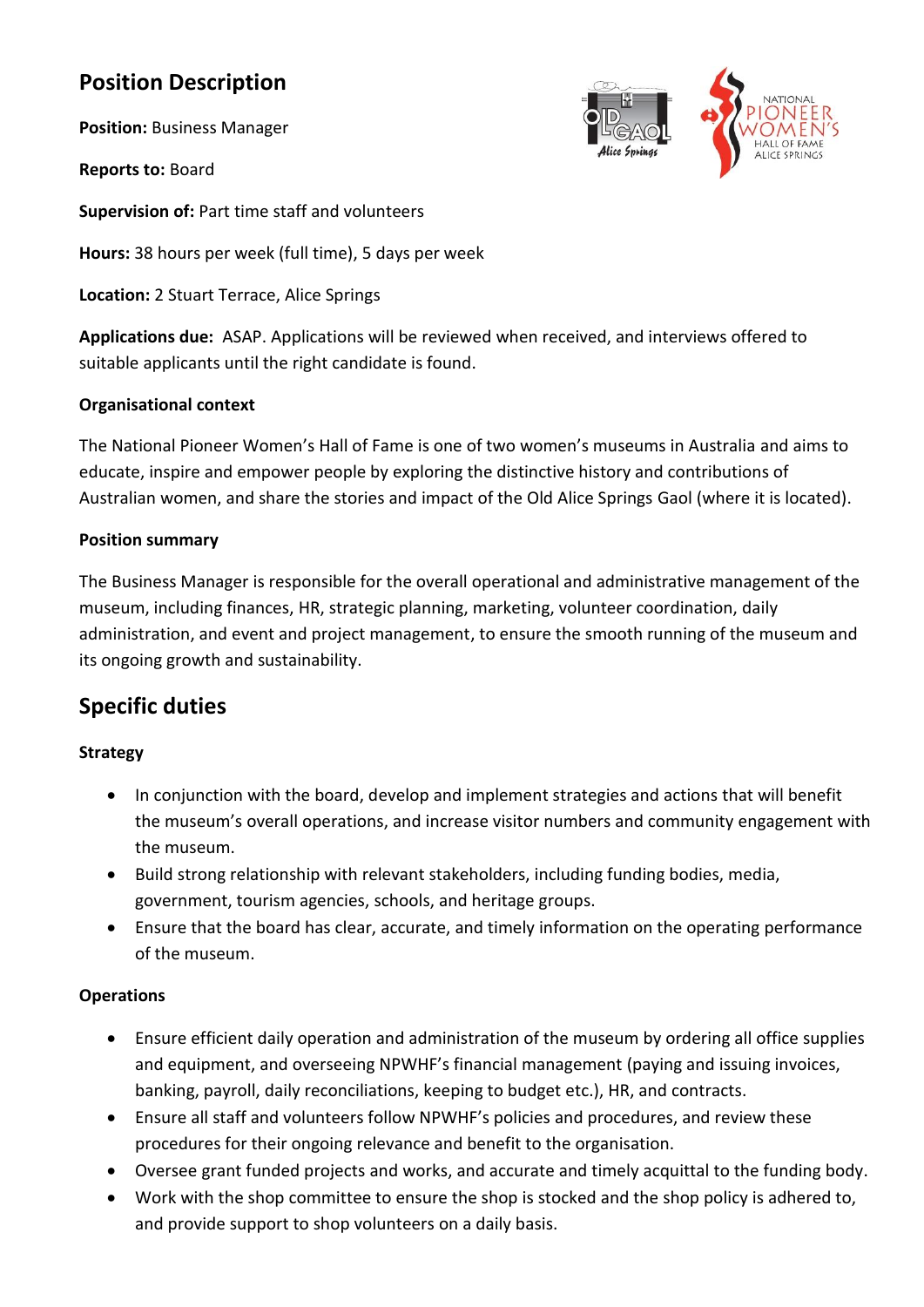- Manage the rental of the complex for community events.
- Manage all aspects of the museum's grounds and facilities, including ensuring that all building maintenance requirements are met, and overseeing capital projects and leasing.
- Be responsible for the museum's risk management, including insurance and occupational safety.
- Ensure the museum meets all of its compliance requirements and certifications.

#### **People**

- Build a strong and welcoming volunteer culture by leading volunteer recruitment, management, issue resolution, development and engagement with support by the Administration Assistant.
- Manage the recruitment and orientation of new staff members.
- Maintain personnel records and manuals, and prepare and submit payroll.
- Respond to any visitor, volunteer or staff complaints or queries.

#### **Communications and outreach**

- Manage the external communications and marketing of the museum, including social media accounts, e-newsletter, website, marketing collateral redesigns etc.
- Preparation of the Annual Report and organisation of AGM.
- Oversee membership recruitment and renewals, and database, with support from the Administration Assistant.
- Actively source and apply for grants, and maintain the relevant databases.
- Continue and grow programmes, events and partnerships that expand our community engagement, and increase our marketing penetration and therefore visitor numbers.
- Be a spokesperson for NPWHF at events and with the media.

# **Selection criteria**

## **Essential:**

- Excellent organisational, time management, and planning skills, including the ability to set priorities and meet deadlines.
- Demonstrated ability to work under limited direction, initiate activities, set priorities and respond effectively to unforeseen challenges.
- Attention to detail and the capability to efficiently and correctly oversee the financial, HR and compliance requirements of the museum.
- Strong written and verbal communication skills, including the ability to manage all external communication and marketing.
- Demonstrated capacity and experience to think strategically, creatively, and resolve conflict.
- Strong customer service and interpersonal skills, and the ability to work in collaboration with a small team of staff and volunteers, and build relationships with external stakeholders.
- A working knowledge of MS Office

## **Desirable:**

- A passion for history and women's rights.
- Experience working with volunteers and/or the museum or arts sector would be well regarded.